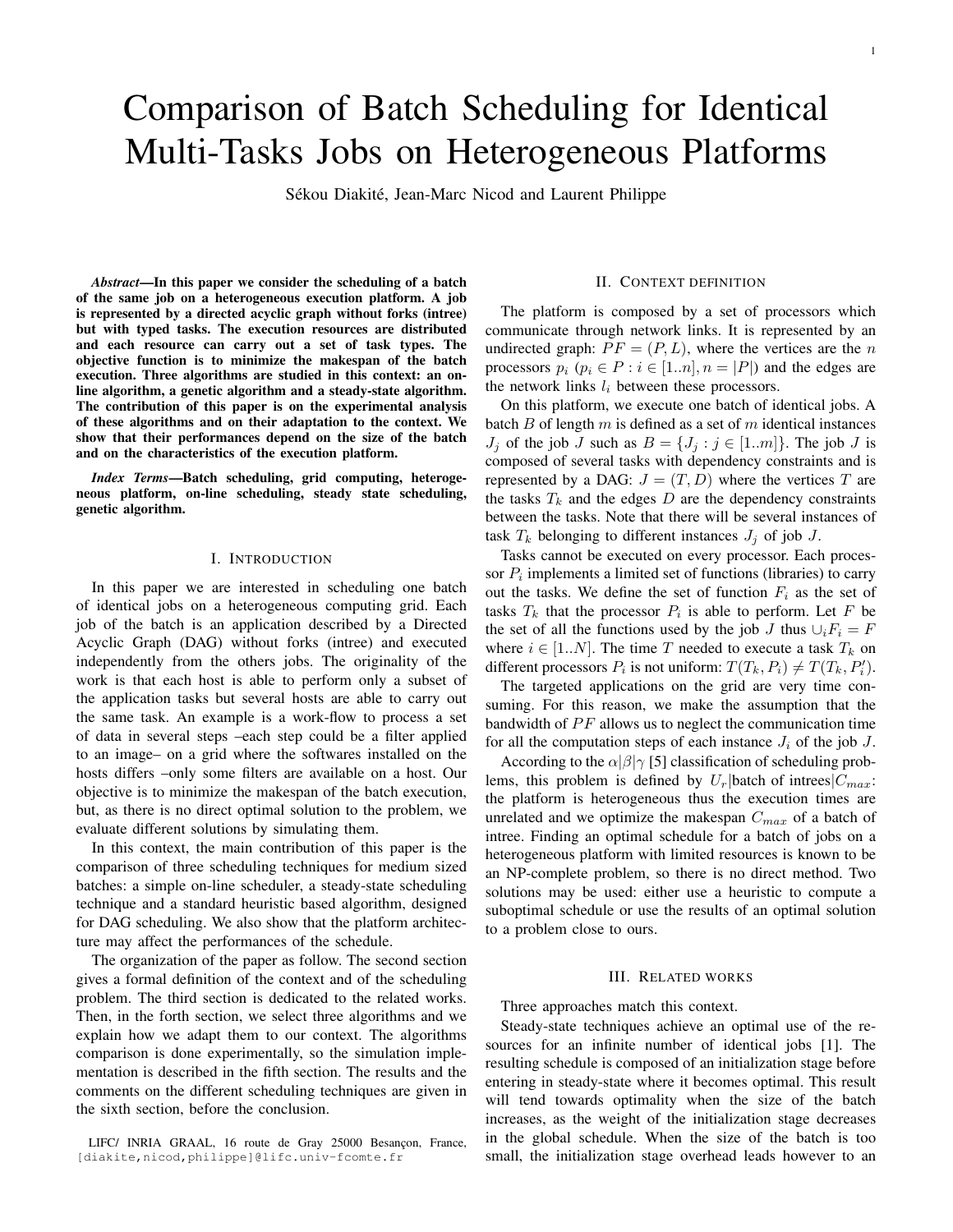inefficient schedule. So, the question is "from what batch size steady-state scheduling becomes interesting?".

Classical solutions to optimize the makespan of a set of tasks relay on heuristics such as Earliest Finish Time [10] or Critical Path [7]. These heuristics approaches compute a schedule off-line with the assumption that no other jobs will be run on the platform. These techniques schedule the whole set of tasks, so they do not suffer from the initialization problem. However, if the number of tasks scales up, the computation time becomes too long due to the complexity of the algorithm.

On-line oriented techniques generate the schedule during the jobs execution. They take the state of the system into account to assign new tasks to processors. These techniques are very easy to implement and give rather good results. They give however no guarantee on the optimality of the schedule.

Other works exist on scheduling multiple DAGs. Most of them describe real-time schedulers for periodic tasks [8], [9]. Real-time schedulers are not adapted to our context because their objectives is to ensure that the tasks deadlines are met. Iverson and Özgüner  $[6]$  use a different technique where multiple DAGs compete for the available computational resources. In the paper, schedulers have limited informations on processors and no informations on future jobs to schedule. This is not the case in our context where a centralized entity schedules all the jobs.

## IV. SELECTED SOLUTIONS

In this section we present the selected algorithms and their adaptation to the context characteristics. represents one of the three possible approaches and provide good results in our context. The first algorithm is a static scheduling algorithms for graphs of aperiodic tasks on a heterogeneous platform. It allows us to evaluate the performances of an algorithm designed for a set of tasks to schedule middle size batches of jobs. The second algorithm is a simple listbased on-line scheduling algorithm that we use to obtain a reference makespan. The third algorithm is a steady-state oriented scheduling algorithm. This algorithm uses a linear program to optimize the number of jobs executed per time unit in steady-state, and produces an optimal schedule[1]. It allows us to evaluate the performance of an optimal steadystate algorithm, designed for an unlimited number of jobs, in the context of middle sized batch.

# *A. GATS*

Genetic Algorithm for Task Scheduling (GATS) is a genetic algorithm that produces 7% to 10% shorter schedule than classical scheduling techniques for aperiodic tasks on a heterogeneous platform [4]. It uses the genetic metaheuristic to enhance the schedule obtained by a list-based scheduling heuristic. The first step is to create an initial population: the first individual represents the result of a list-based schedule which favors the tasks on the critical path of J. Then one individual per processor represents a random schedule where all the tasks are affected to the given processor and the remain of the population represents random schedules.

GATS individuals do not represent total schedules but only processors-tasks associations. A decoding step translates each individual to a schedule that respects all the dependencies. The decoded schedule is used to compute the fitness  $f$  of an individual as:  $f = 1/Makespan(schedule)$ . The representation without time informations allows fast computations of mutations and cross-overs since tasks are directly movable from one slot to another. Once the initial population is created, GATS performs a loop that computes the fitnesses of the individuals, a rank-based selection, mutations and cross-overs until the termination criteria are met. The termination criterion used is a fixed number of loops. The computed schedule is at least equal to the initial list-based solution.

The original GATS algorithm is not designed to schedule multiple instances of the same job. One simple method to make GATS able to solve this problem is to schedule all the job instances as a single job. This method increases however the time and the physical memory necessary for GATS to compute the schedule. So we use a hybrid method that schedules the tasks in successive intervals of  $x$  jobs and appends the set schedules.



Fig. 1: Overlapping of  $Interval_i$  and  $Interval_{i+1}$ .

This method introduces a new problem: the concatenation of two successive intervals leaves some processors idle so, we overlap intervals as shown on figure 1. The interval  $Interval<sub>i</sub>$ ends when the processor  $P_1$  finishes its task (fig.(a)  $I_{i+1}$ ). The processor  $P_0$  is idle between  $I_{i+1}$  and  $I_{i+1}$  (fig. (b)). The interval overlapping re-uses this idle time in the next interval. The interval  $Interval_{i+1}$  starts at  $I_{i+1}'$  instead of  $I_{i+1}$  with the information that  $P_1$  is not available until  $I_{i+1}$ . Figure (c) shows the overlapping of  $Interval_i$  and  $Interval_{i+1}$ .

## *B. On-line Scheduling with knowledge*

Algorithm 1 onlineScheduler(processors, job, count)

 $job \leftarrow job \ multiply(job, count)$ while not isEmpty(job) do  $free \leftarrow update\_free\_list(job, free)$  $T_{best} \leftarrow remove\_first(free)$  $P_{best} \leftarrow smallest\_EFT(processors, T_{best})$  $send(T_{best}, P_{best})$ if  $isEmpty(free)$  then Wait for a task to be free end if Wait for a processor to be idle end while

The algorithm 1 is a simple implementation of an on-line scheduler. When the on-line scheduler is asked to execute *count* jobs, it creates a single job  $(job)$  that groups the *count* jobs to be scheduled. The algorithm manages a free tasks list that contains tasks with no dependency. At each loop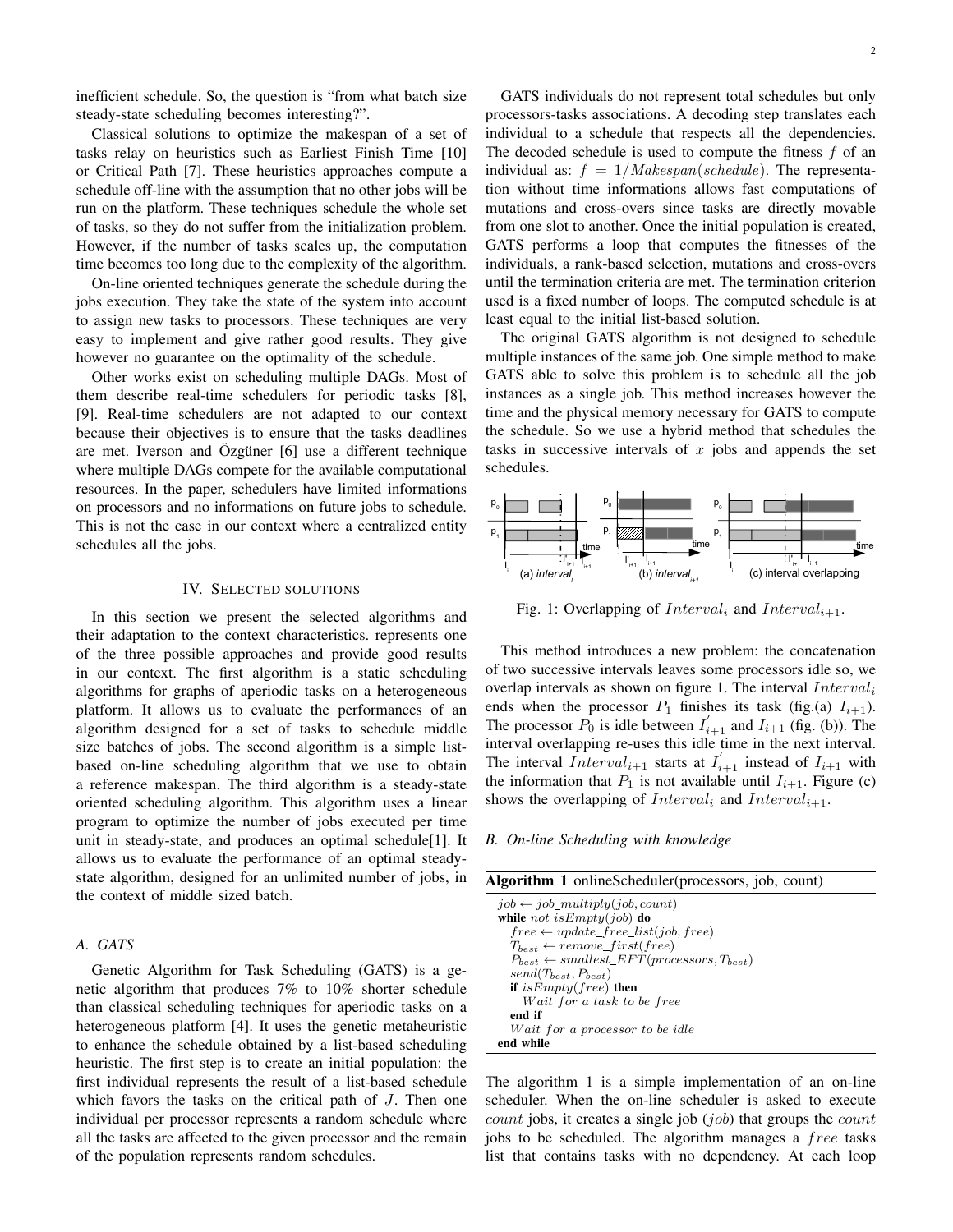of the algorithm, the first task of the list is selected to be scheduled. This algorithm does not use a heuristic to select the task to schedule contrary to other list based scheduling algorithms [10], [11]. This mechanism shortens the traversal time of a job.  $T_{best}$  is used to select the best processor  $(P_{best})$  using the Earliest Finish Time (EFT) heuristic [10]. The selected task is sent to the selected processor then the algorithm waits for, at least, one free task and one idle processor, until all the jobs are carried out.

## *C. Steady-state scheduling*

The steady-state scheduling technique uses a linear program to compute an optimal schedule when the system enters a steady-state. The objective function of the linear program is to maximize the number of jobs computed per time unit. The constraints of the linear program force the solution to respect the computation abilities of each processor. These constraints also ensure that jobs are fully computed.

The solution of this linear program gives the ratio of time spent by each processor for each task of the jobs and the proportion of time spent by each network link to send task results for each inter-tasks dependencies. As the execution context is a steady-state, the proportion can be computed as a rational number. This solution is translated into a weighted sum of allocation, where an allocation represents the traversal of a job in the platform (task/processor associations). The steadystate scheduling computes a period in which the allocations are interleaved according to their weight. The steady-state stage is the concatenation of the adequate number of these periods to compute the number of desired jobs.

The scheduling needs an initialization stage before entering in steady-state and a termination stage to finish after the last period. The initialization stage computes every task needed to enter into the steady-state stage. In the original algorithm, the initialization is not optimized. The master computes itself every tasks without parallelism facility. As the initialization, the termination stage is performed by the master in a sequential way. Its role is to terminate every task staying in the platform after the last steady-state period.

## V. SIMULATION

Building a mathematical model of the algorithms is not realistic due to the complexity of the problem. Their implementation on a grid cannot give reproducible results. So we use a grid simulator to evaluate the three algorithms.

The simulator was implemented above SimGrid and its MSG API [2], [3]. it is based on the master/slave paradigm. Algorithms are implemented in the master node and dispatch tasks to slave nodes according to the scheduling decisions.

Figure I shows the platforms and figure 2 shows the jobs used in the simulation discussed in the next section. For instance, in the platform  $PF_0$ , the processor  $p_1$  needs 10 time units to perform a task  $A$  ( $p_1(A) = 10$ ).

The processor and algorithms performances are expressed in time units as there are obtained by simulation and not by experiments. These results may be applied to different time units: seconds, minutes, etc.

| Task        | $\overline{PF_0}$ |                |                          |                | $\overline{PF_1}$ |       |                          |                |                   |                |
|-------------|-------------------|----------------|--------------------------|----------------|-------------------|-------|--------------------------|----------------|-------------------|----------------|
|             | $p_1$             | p <sub>2</sub> | $p_3$                    | p <sub>4</sub> | $p_1$             | $p_2$ | $p_3$                    | p <sub>4</sub> | $p_5$             | $p_6$          |
| A           | 10                |                |                          |                | 10                |       |                          |                | 100               | 1000           |
| B           |                   | 10             |                          |                |                   | 10    |                          |                | 10                |                |
| C           |                   |                | 10                       |                |                   |       | 10                       |                | 10                | 10             |
| D           |                   | ۰              | $\overline{\phantom{a}}$ | 10             | -                 | ۰     | $\overline{\phantom{a}}$ | 10             | ۰                 | ۰              |
|             |                   |                |                          |                |                   |       |                          |                |                   |                |
|             |                   |                |                          |                |                   |       |                          |                |                   |                |
| <b>Task</b> |                   | $PF_2$         |                          |                | $PF_3$            |       |                          |                | $\overline{PF_4}$ |                |
|             | $p_1$             | p <sub>2</sub> | $p_3$                    | p <sub>1</sub> | p <sub>2</sub>    | $p_3$ | p <sub>1</sub>           | $p_2$          | $p_3$             | p <sub>4</sub> |
| А           | 10                | 50             | 40                       | 100            | 100               | 100   | 20                       |                |                   | 20             |
| B           | 100               | ۰              |                          | 20             |                   |       | 10                       | 10             |                   |                |
| C           |                   |                |                          |                |                   |       |                          | 10             | 10                |                |

TABLE I: Simulation platforms



Fig. 2: Simulation jobs

# VI. RESULTS

The results presented in this section are obtained by scheduling the different batches of jobs (fig. 2  $(J_1, ..., J_7)$ ) on the different platforms (fig. I  $(PF_0, ..., PF_4)$ ).

Table II gives the simulations results for small (50), medium (100) and big (500) batches. The capacity (Cap.) is a lower bound of the time needed to execute one job: the size of the period the steady-state algorithm divided by the number of jobs produced during the period. Since the schedule computed by the steady-state algorithm is optimal, this value is a lower bound for the time needed to execute one job. The results given in table II are obtained using the following expression: performance = capacity  $\times$  batch size/makespan. So, this value represents the ratio of their makespan and the lower bound.

## *A. Performances*

GATS is the best algorithm for small and medium batches with an average performance of 0.99. On-line scheduling and the steady-state scheduling are the seconds with an average performance of 0.93. For big batches (500 jobs), the steadystate algorithm gives the best results, on-line scheduler is the second and GATS has very poor performances.

The on-line algorithm is always good and stable around 0.94 with a minimum value of 0.86 and the two others are less reliable as, in some cases, they have very bad performances with 0.46 for steady-state and 0.22 for GATS. Each of these two algorithms has however its own domain of stability: GATS in small and medium sizes and steady-state in larger sizes.

Another result not shown by this table, is that our adaptations on the algorithms – parallelizing the initialization and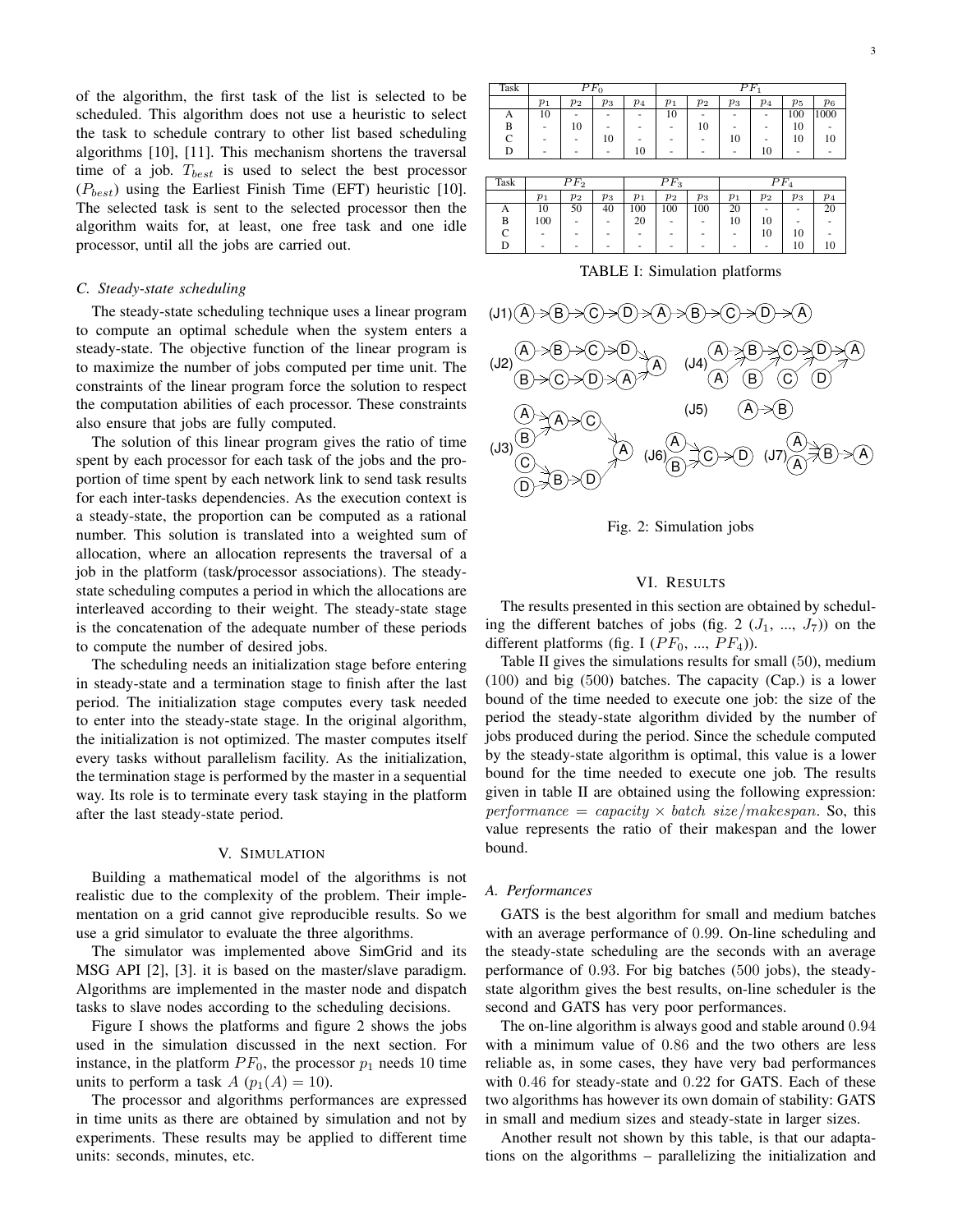|                   |         | Small batch $: 50$ jobs |         |        | Medium batch: 100 jobs |         |        | Big batch: $500$ jobs |         |        |             |
|-------------------|---------|-------------------------|---------|--------|------------------------|---------|--------|-----------------------|---------|--------|-------------|
| Plat.             | Job     | $\overline{Cap}.$       | On-line | Stead. | <b>GATS</b>            | On-line | Stead. | <b>GATS</b>           | On-line | Stead. | <b>GATS</b> |
| $PF_0$            | $J_1$   | 30                      |         | 0.99   |                        |         |        |                       |         |        |             |
| $PF_0$            | $J_2$   | 30                      |         | 0.99   |                        |         |        |                       |         |        |             |
| $PF_0$            | $J_3$   | 30                      |         |        |                        |         |        |                       |         |        |             |
| $PF_0$            | $J_4$   | 30                      |         |        |                        |         |        |                       |         |        |             |
| $\overline{PF_0}$ | $J_5$   | 10                      | 0.98    |        | 0.98                   | 0.99    |        | 0.99                  |         |        |             |
| $PF_1$            | $J_1$   | 27.03                   | 0.9     | 0.89   | 0.94                   | 0.9     | 0.9    | 0.94                  | 0.9     | 0.94   | 0.22        |
| $PF_1$            | $J_2$   | 27.03                   | 0.9     | 0.89   | 0.97                   | 0.9     | 0.9    | 0.97                  | 0.9     | 0.89   | 0.45        |
| $\overline{PF_1}$ | $J_3$   | 27.03                   | 0.9     | 0.9    | 0.99                   | 0.9     | 0.9    | 0.97                  | 0.9     | 0.94   | 0.64        |
| $PF_1$            | $J_{4}$ | 27.03                   | 0.9     | 0.82   | 0.99                   | 0.9     | 0.83   | 0.96                  | 0.9     | 0.94   | 0.3         |
| $\overline{PF_1}$ | $J_5$   | 9.09                    | 0.89    | 0.46   | 0.97                   | 0.9     | 0.46   | 0.98                  | 0.91    | 0.8    | 0.99        |
| $PF_2$            | $J_5$   | 100                     | 0.91    |        |                        | 0.91    |        |                       | 0.93    |        | 0.93        |
| $PF_3$            | $J_5$   | 40                      | 0.86    | 0.91   | 0.98                   | 0.89    | 0.95   | 0.99                  | 0.89    | 0.99   | 0.54        |
| $PF_4$            | $J_{6}$ | 12.5                    | 0.89    | 0.8    | 0.95                   | 0.91    | 0.89   | 0.96                  | 0.91    | 0.98   |             |
| $PF_4$            | $J_7$   | 30                      |         | 0.99   |                        |         | 0.99   |                       |         |        | 0.54        |
|                   | Average |                         | 0.93    | 0.93   | 0.99                   | 0.94    | 0.94   | 0.99                  | 0.94    | 0.97   | 0.61        |

TABLE II: Performance of On-line, Steady-state and GATS against platform capacity.



Fig. 3a: Simulation with platform  $PF_1$  and job  $J_4$ 



Fig. 3b: Simulation with platform  $PF_1$  and job  $J_5$ 

termination stages of the steady-state algorithm and using limited buffer size in the on-line algorithm – generate significant performances improvements. For instance, for on-line algorithm, the mean result for small batches is improved by 16% and, for steady-state algorithm, it has been improved by 52%.

#### *B. Batch size*

The main drawbacks of the steady-state scheduler are its initialization and termination stages. Figure 3a shows an experiment where the steady-state period takes 1000 time units (one period) to execute 37 jobs. The initialization executes 148 partial jobs (740 tasks) and the termination cleans up 148 partial jobs (592 tasks). In this experiment, the steadystate algorithm makes up its handicap for a batch of 500 jobs where it becomes better than the two other algorithms. However, figure 3b shows that this is not always true. In this experiment the steady-state period takes 1000 time units to execute 110 jobs, the initialization and the termination executes 110 partial jobs and the scheduling is not able to make up its handicap even for 1000 jobs. The difference between these two experiments is in the parallelism of the initialization and the termination stage. In (a) a high level of parallelism is possible as tasks of types A, B, C and  $D$  are scheduled in initialization and termination while, in (b), the initialization stage manages only tasks of type  $A$  and termination tasks of type B.

GATS is very sensitive to the batch size, for small and medium batches (50 and 100) GATS has an average performance of 0.99 but it falls to 0.61 for big batches (500). One of the reasons of this performance loss may be the scheduling intervals presented in IV-A: GATS does not enhance the whole schedule but just partial schedule intervals of 200 tasks. Note that some of the results, on  $PF_0$  for example, are not affected by this, so intervals are note the only reason. We propose another explanation in the next section.

The on-line scheduler performances does not change with the batch size. This is not surprising as the algorithm takes jobs one after another and thus does not depend on the batch size.

#### *C. Platform / Job*

We can observe that the performances depend on the platform characteristics. On platform  $PF_0$ , where no parallelism is possible for a task type, the three algorithms perform well. On platform  $PF_1$ , the three algorithms choose where to schedule A, B, C tasks as several processors can execute them. This leads to poor performances for GATS on batches bigger than 500 because the search space is too large. For the steady-state scheduler, the number of jobs per steady-state period becomes larger leading to longer initialization and termination stages and so to bad performances.

The on-line scheduler performs well in general as shown on figure 4a. The only identified drawback is that the algorithm does not take the graph dependencies into account. For instance, in the case of the platform  $PF_2$  (fig. 4b), the first processor is the fastest at producing A tasks and the only one able to carry out  $B$  tasks. For a set of jobs composed of two tasks of type  $A$  and  $B$  with  $B$  depending on  $A$ , the online scheduler first balances the load of A tasks between all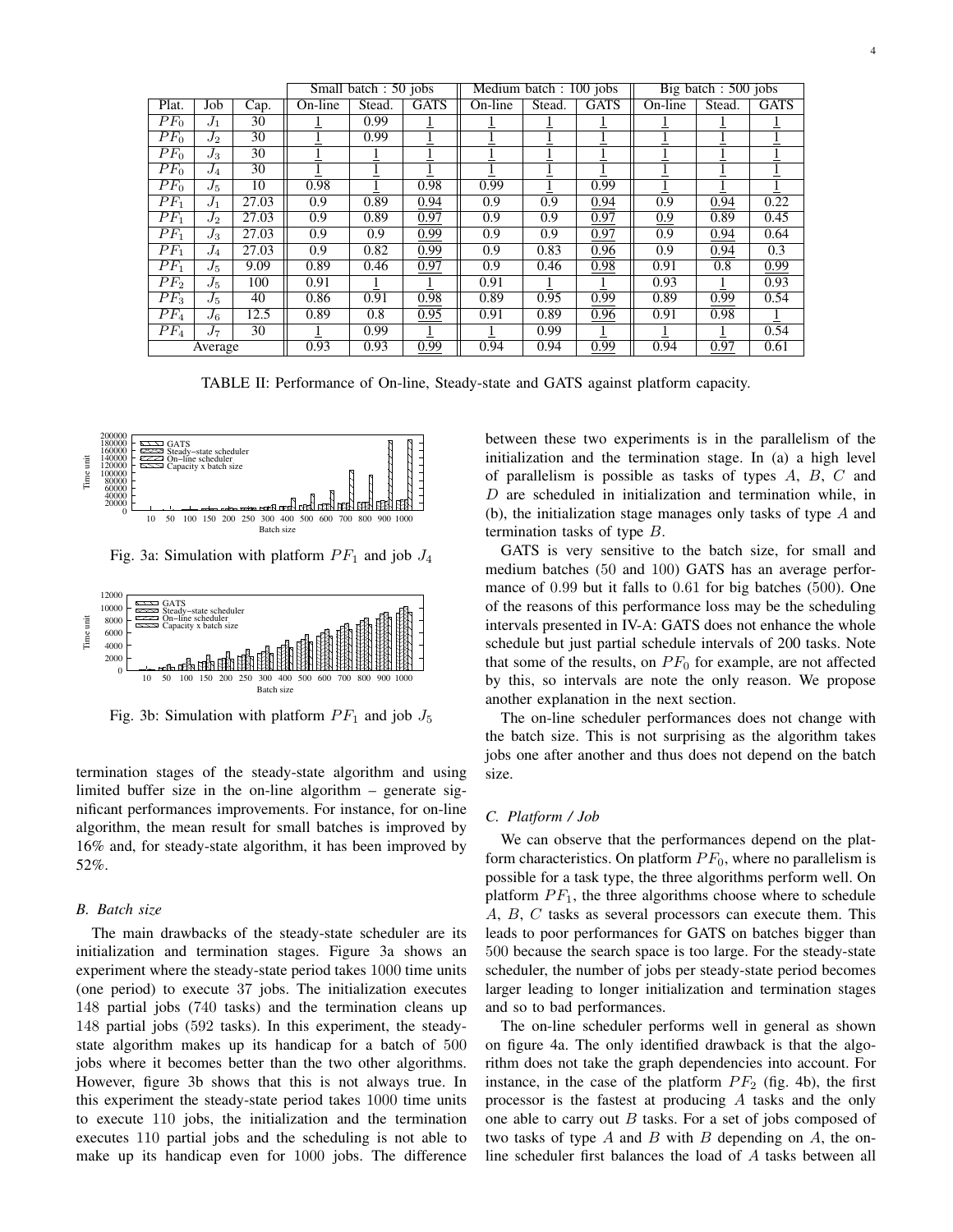

Batch size Fig. 4b: Simulation with platform  $PF_2$  and job  $J_5$ 

10 50 100 150 200 250 300 400 500 600 700 800 900 1000

500 600

processors, as they are the only free tasks. Then, when tasks B are freed, the first processor has to finish the execution of all its  $A$  tasks before executing  $B$  tasks. This leads to a performance loss as shown on figure 4b or on table II when scheduling 50 jobs  $J_5$  on  $PF_1$ .

As explained in the previous subsection the steady-state algorithm may suffer from its initialization and termination stages. These two stages closely depend on the period size and on the number of jobs in the period. The period depends on the platform and the job. For example, on table II, scheduling job  $J_5$  on platform  $PF_1$  leads to a period of 1000 time units for 110 jobs. On the opposite scheduling job  $J_5$  on platform  $PF_0$ leads to a period of 10 time units for 1 job. The steady-state algorithm performs poorly when the platform/job association leads to large number of jobs in a period, in particular for small to medium batches. This is shown by the results of job  $J_5$ : on platform  $PF_0$  the schedule is always optimal, whereas, on  $PF<sub>1</sub>$ , the performances increase with the batch size to make up the delay generated by the initialization and termination stages.

As a genetic algorithm, GATS explores the possible schedules space to find a good schedule. This space grows when processors are able to execute different types of tasks and when the jobs contain tasks of the same type like in the experiments involving platform  $PF_1$  or  $PF_5$  (Table II). In such big spaces, GATS is not able to converge to a good schedule and its performances fall when the size of the batch increases, as shown in figure 4a. This is also significant on table II when scheduling jobs on platform  $PF_1$  compared to platform  $PF_0$ .

# *D. Computation time of the scheduling stage*

The table III shows the average time needed on an Intel Core 2 Duo running at 1.6 GHz to compute the schedule of 1000

| On-line scheduler | Steady-state scheduler | <b>GATS</b> |
|-------------------|------------------------|-------------|
| 35.04s            | 0.08s                  | 1799.68s    |

TABLE III: Average time spent by the micro-processor to compute the schedule of 1000 jobs.

jobs using the three different algorithms. We can note that the steady-state scheduler is the fastest. The on-line scheduler is also very fast, but, on real experiments we must take care as it does not provide any guaranties on real time use. GATS is very slow, this is acceptable to schedule a batch, but the computation overhead is too important to launch an execution on the fly.

#### VII. CONCLUSION AND FUTURE WORKS

In this paper, we have presented a performance comparison with three scheduling algorithms for bounded batches of jobs on heterogeneous platforms. On-line scheduling is a good algorithm, but it does not reach optimal performances when the size of the batches increases. Steady-state suffers from its initialization and termination stages. it could be improved by parallelizing these two stages. Another point to look at is the steady-state period, the number of jobs to perform in the initialization and the termination is directly linked to the number of jobs per steady-state period. Futures works should try to find a balance between the period jobs count and the number of jobs to schedule. GATS obtains excellent performances for small batches but degrades with the batch size. Future work should investigate the performances degradation and find solutions to avoid them. The computation time needed to obtain the schedule from GATS cannot be improved by a great magnitude, code optimization will reduce it, but the inner time complexity of GATS forces it to be computation intensive.

Future studies will generalize the problem by introducing communication costs and DAG with forks. The forks on DAG will increase the complexity of the steady-state scheduling, future experiments should tell us if it is significant. Fault tolerance is also an issue of interest : off-line algorithms (steadystate and GATS) will probably suffer from the unpredictable platform behavior while the on-line scheduler should not need any adaptations as it is based on dynamic informations.

#### **REFERENCES**

- [1] O. Beaumont, A. Legrand, L. Marchal, and Y. Robert. *Assessing the impact and limits of steady-state scheduling for mixed task and data parallelism on heterogeneous platforms*. IEEE Computer Society Press, 2004.
- [2] H. Casanova. Simgrid: A toolkit for the simulation of application scheduling. *ccgrid*, 00:430, 2001.
- [3] H. Casanova, A. Legrand, and L. Marchal. Scheduling distributed applications: the simgrid simulation framework. In *3rd IEEE Intl Symposium on Cluster Computing and the Grid*, 2003.
- [4] M. Daoud and N. Kharma. Gats 1.0: A novel ga-based scheduling algorithm for task scheduling on heterogeneous processor nets. In *Genetic And Evolutionary Computation Conference*, 2005.
- [5] R.L. Graham and al. Optimization and approximation in deterministic sequencing and scheduling: a survey. *Ann. Discrete Math.*, 4:287–326, 1979.
- [6] M. Iverson and F. Özgüner. Dynamic, competitive scheduling of multiple dags in a distributed heterogeneous environment. In *7th Heterogeneous Computing Workshop*, pages 70 – 78, 1998.
- [7] Y. Kwok and I. Ahmad. Dynamic critical-path scheduling: An effective technique for allocating task graphs to multi-processors. In *IEEE Trans. on Parallel and Distributed Systems*, pages 506 – 521, 1996.
- [8] Y. Li and W. Wolf. Hierarchical scheduling and allocation of multirate systems on heterogeneous multiprocessors. In *European conference on Design and Test*, pages 134 – 139, 1997.